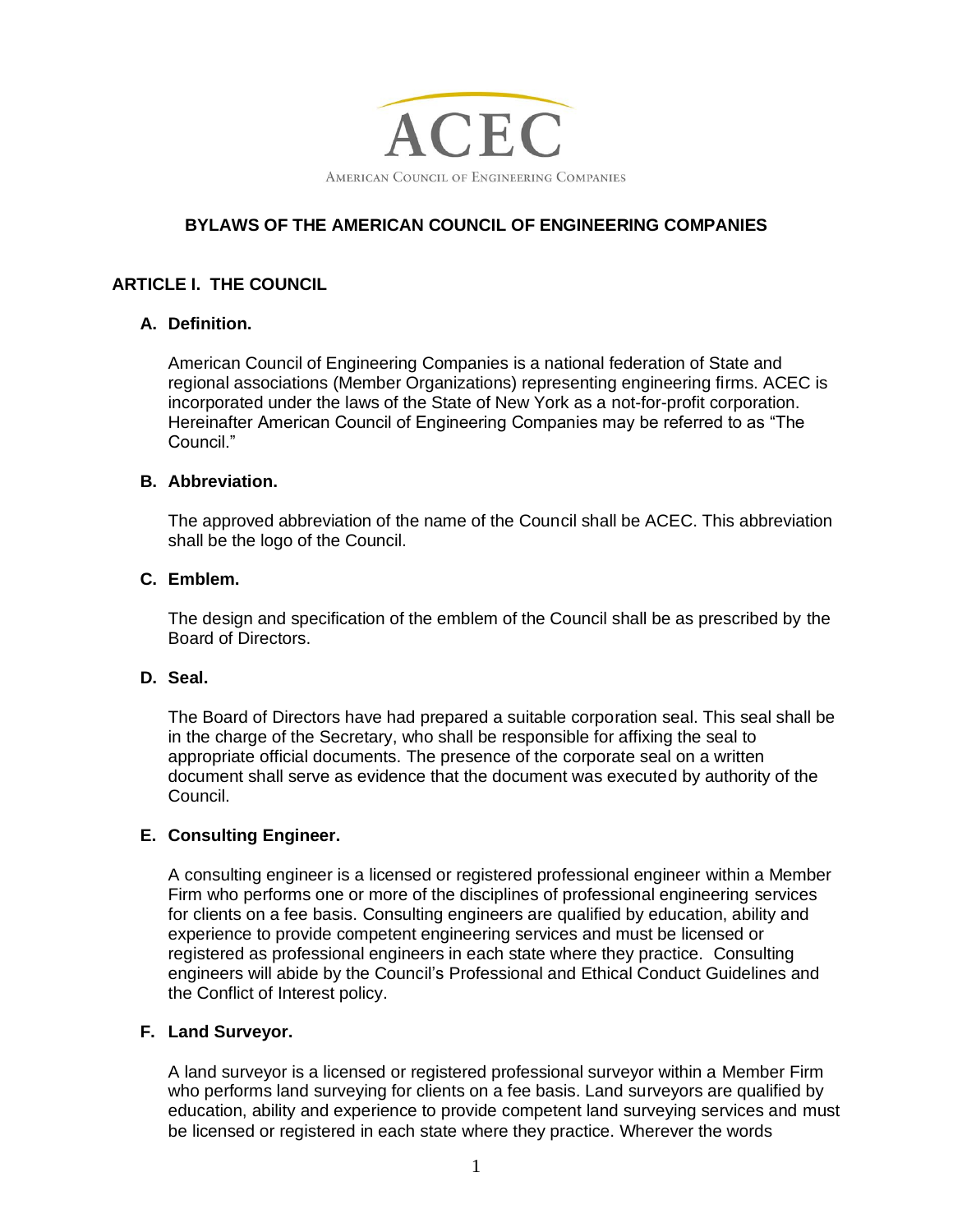"engineer" or "engineering" appear herein, it is intended that the words "land surveyor" or "land surveying" may be substituted.

**G. Principal.**

A principal is an individual designated by a Member Firm, who is a sole proprietor, partner, officer or manager:

- 1. having an ownership interest, or
- 2. exercising management or key responsibility for technical or business decisions.

## **ARTICLE II. MEMBERSHIP**

#### **A. Classes of Membership.**

The classes of membership of the Council shall have the qualifications described below.

- 1. Member Organizations shall have the following minimum standards for establishment and continued recognition:
	- a. represent a certain state, area or region;
	- b. have purposes consistent with those of the Council;
	- c. have bylaws and policies which do not conflict with those of the Council;
	- d. consist of ten (10) or more Member Firms;
	- e. require all firms joining the Member Organization after the date of recognition as a Member Organization (or later date as designated by the Executive Committee) to become Member Firms and members of the Council, except as otherwise noted in these Bylaws;
	- f. require Member Firms of the Member Organization who were Member Firms of the Council prior to admission of the Member Organization into the Council to maintain membership in the Council as a condition of membership in the Member Organization;
	- g. A majority of the Member Organization Governing Board must be Members or Fellows of ACEC; and
	- h. The Appointed Director and Alternate Director from the Member Organization must be Members or Fellows of ACEC in good standing, elected or appointed by the Member Organization. However, upon written notice to the Secretary of ACEC, the Member Organization may seat another officer of said Member Organization or a paid member of the executive staff of Member Organization as an Alternate Director and the official voting Director of that Member Organization for the applicable meeting of the Board, if the Appointed Director and Alternate Director are unable to attend a specific Board of Directors Meeting.

ACEC services from the national office are available only to those Members of the Member Organization who are also Members of ACEC.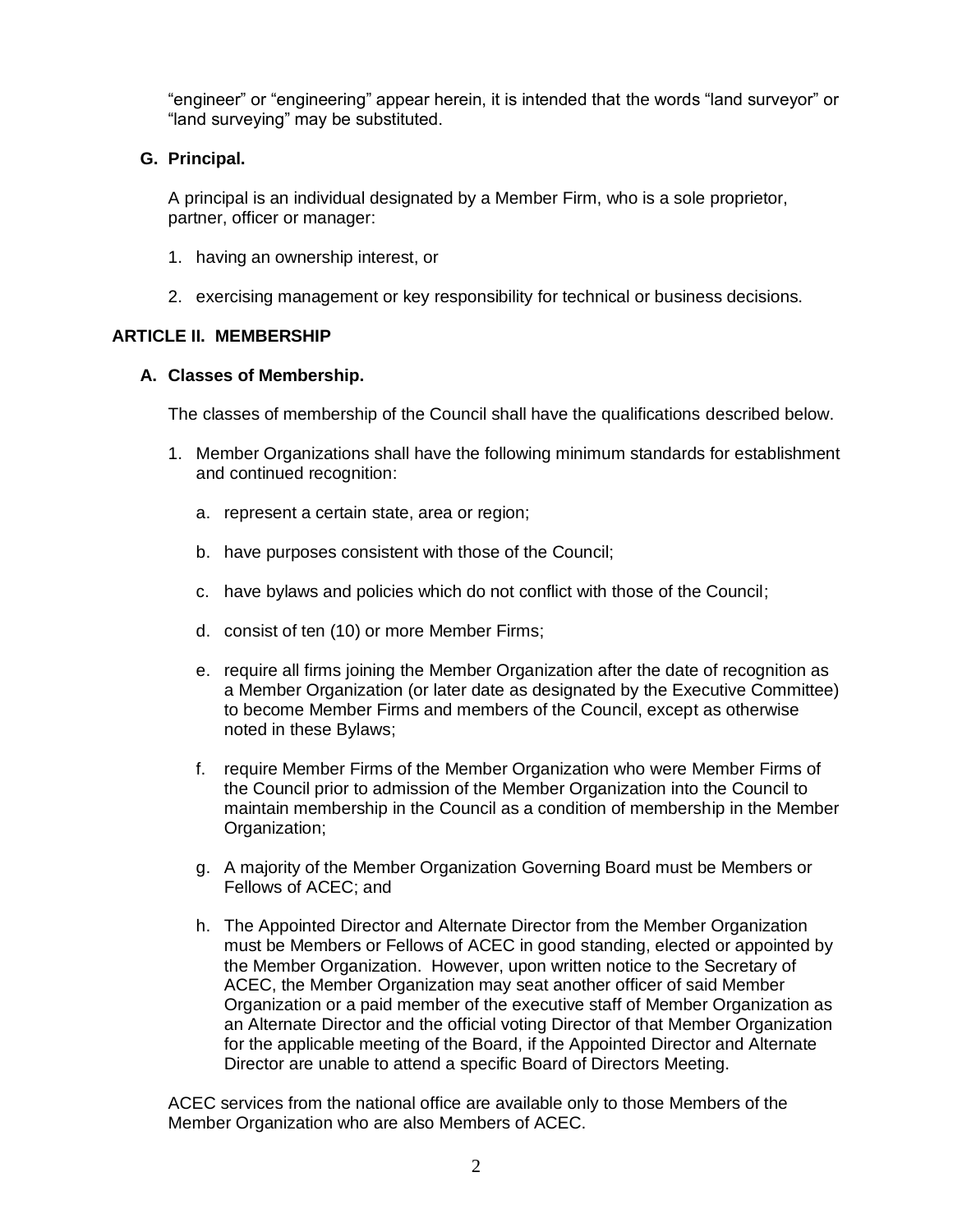- 2. Member Firms shall be limited to those individual firms, parent firms, branch offices, divisions or subsidiaries whose resident principals furnish independent consulting engineering services as interpreted and defined in the Rules of Policy and Procedure, and shall:
	- a. maintain offices for the practice of engineering, as
		- i. sole proprietorships;
		- ii. partnerships;
		- iii. corporations; or
		- iv. an engineering department, division or subsidiary of a private, nonengineering company when the parent company is not eligible to be a Member Firm, provided the component offers professional knowledge and professional services to clients other than the parent, and provided that component managers are professionally licensed. In all cases, member benefits shall accrue only to the component that is accepted for membership. Some examples might include, but not necessarily be limited to, engineering departments/ divisions/ subsidiaries of contractors, or of architectural, industrial, accounting, or general management firms. Changing firm circumstances that might render a component no longer eligible for continued membership may be reported to the appropriate Member Organization or to ACEC, and the same process noted in Article I (B)(3) of the Rules of Policy and Procedure may be followed to reevaluate membership eligibility.
	- b. have one or more principals registered or licensed professionally in accordance with the laws of the states in which they practice;
	- c. belong to a Member Organization, except in the case of land surveying firms in Member Organizations that do not admit such firms to membership;
	- d. practice engineering in accordance with ACEC Professional and Ethical Conduct Guidelines;
	- e. practice under an organizational arrangement that does not involve a conflict of interest or that does not subordinate independent professional judgment to other considerations; and
	- f. not be owned in whole or in part by a company or entity located in, or controlled or owned by nationals from, a foreign country or nation against which the United States Office of Foreign Assets Control ("OFAC") has administered sanctions, and shall not be owned or controlled in whole or in part by individual(s) located on the OFAC Specially Designated Nationals List.
- 3. Member Firms-at-Large shall be limited to firms located in the United States or territories, whose principals furnish independent consulting engineering services, and meet the qualifications required for Member Firms described in Article II (A)(2), but are not eligible to become members because a Council Member Organization does not exist in their geographic location. Member Firms-at-Large shall cease to be Member Firms-at-Large if they become eligible to join a Member Organization; upon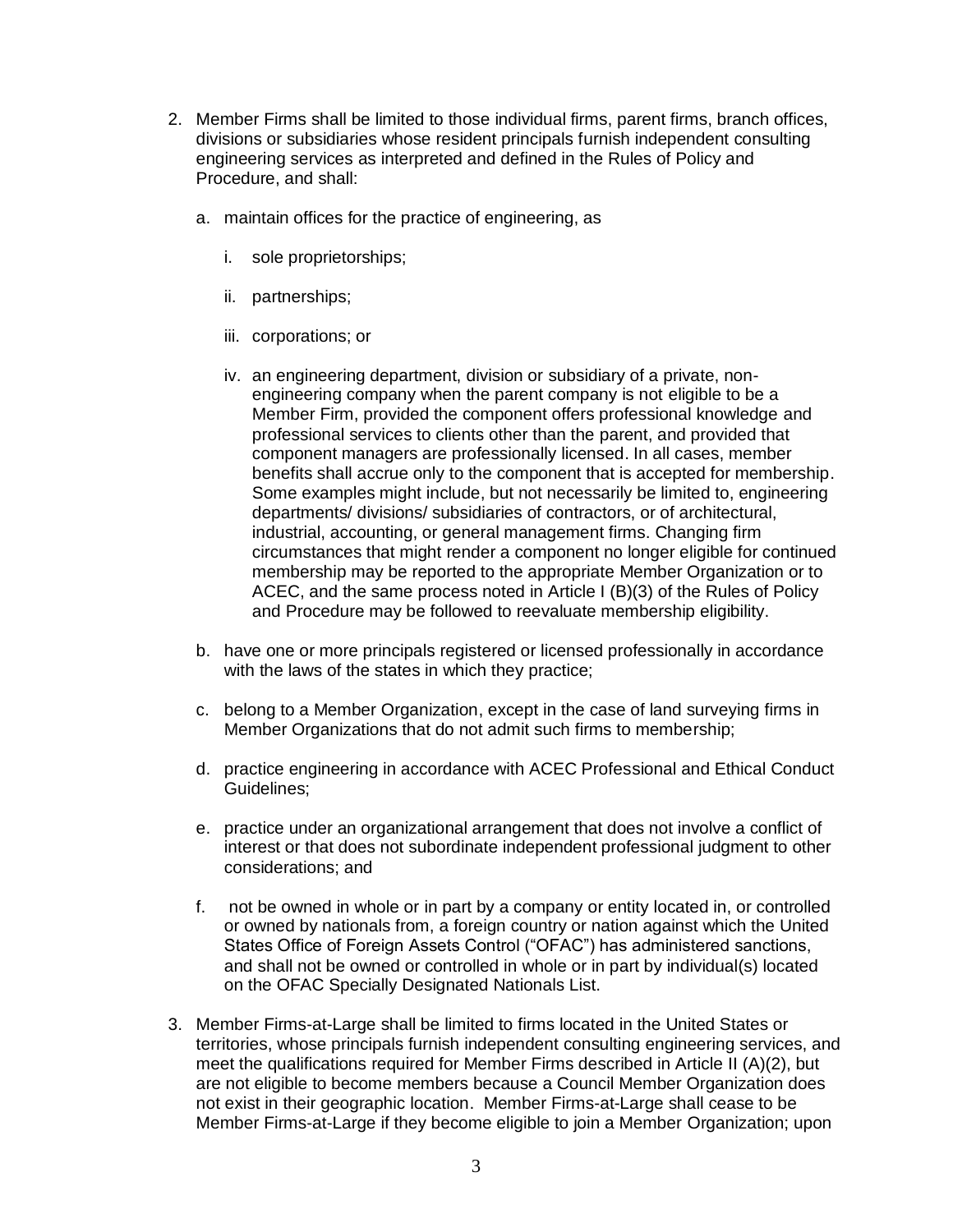joining the Member Organization they shall become Member Firms if they meet all of the requirements set forth in Article II (A)(2).

- 4. Members shall be employees of Member Firms or Member Firms-at-Large.
- 5. Life Members shall:
	- i. have been a Member for at least ten (10) years;
	- ii. be fully retired from active practice;
	- iii. not be engaged in any field of activity that would have rendered them ineligible for membership in the first instance; and
	- iv. submit a request to their Member Organizations to become Life Members.

All Life Members shall receive the electronic newsletter and such other publications, privileges and services as may be directed by the ACEC Executive Committee.

- 6. Fellows and Life Fellows. The qualifications and membership requirements for Fellows and Life Fellows are as described in the Council Rules of Policy and Procedure.
- 7. Affiliate Member Firms
	- a. Authorization. An Affiliate Member Firm category shall be created and maintained by the Council, and may be created or maintained by a Member Organization. The Council Affiliate Member Firm category shall be established in accordance with applicable requirements contained in these Bylaws and the Council Rules of Policy & Procedure. The Member Organization Affiliate Member Firm category shall be in accordance with the eligibility requirements in (b) and (c) of this Section 7, and any other applicable criteria established by the Member Organization.
	- b. Criteria. Council Affiliate Member Firms shall be limited to those sole proprietors, firms, parent firms, branch offices, divisions, subsidiaries, and/or organizations that support the goals of the Council and provide professional services or products used by Member Firms. Some examples of Affiliate Member Firms may include, but not necessarily be limited to, architects, archeologists, biologists, botanists, environmental scientists, testing labs, planners, computer engineers, other engineering not requiring a PE, construction management firms; firms providing insurance, banking, accounting, legal services and management consultants; equipment suppliers and software vendors.
	- c. Eligibility. Only firms judged not eligible for Council or Member Organization membership as a Member Firm or Member Firm-at-Large are eligible to become Affiliate Member Firms. Affiliate Member Firms shall not be eligible to vote on Council business, hold office in the Council nor serve as chair of a Council committee.
	- d. Membership. Affiliate Member Firms may belong to: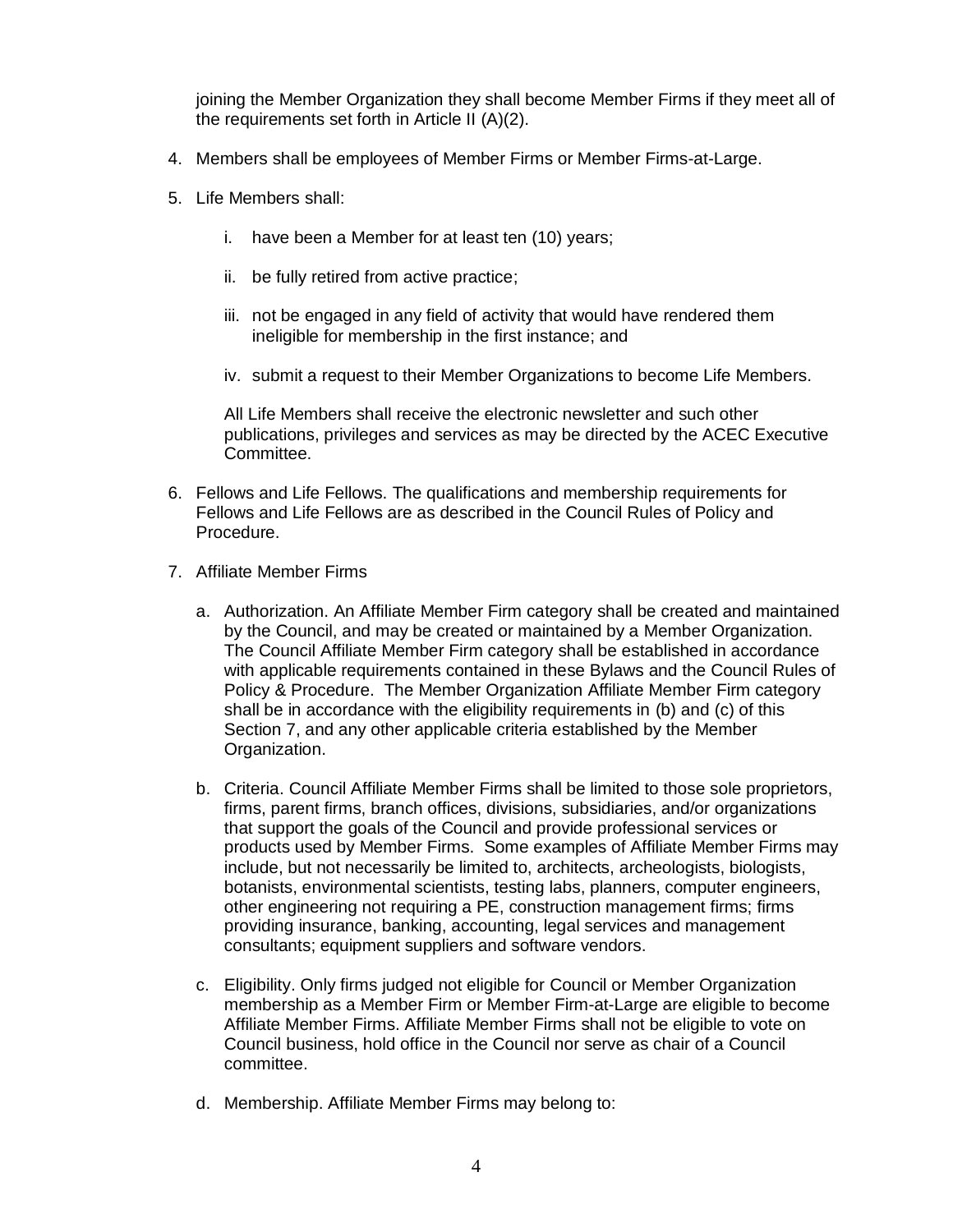- i. the Council only, after vetting by the Membership Committee and full consultation with the Member Organization;
- i. a Member Organization only, provided it has created such a category; or
- ii. both the Council and a Member Organization if the applicant firm so desires and meets applicable eligibility requirements.
- e. Eligibility for Coalitions Membership. ACEC Affiliate Member Firms may be members of ACEC's Coalitions when eligible. Coalition members ineligible for ACEC membership may become ACEC Affiliate Member Firms in accordance with the rules and procedures established by the Executive Committee.
- f. Benefits. ACEC Affiliate Member Firms shall receive the electronic newsletter and such other publications, privileges, and services as may be directed by the Executive Committee.
- g. Admission. The admission application, procedures, and evaluating criteria for Affiliate Member Firms shall fall within the authority of the Executive Committee or a Committee designated by the Chair of the Board for this purpose. Additional rules governing admission shall be as provided in the Rules of Policy and Procedure.

# **B. Rights of Member Organizations.**

- 1. Jurisdiction of Council. The Council shall have no jurisdiction over the internal affairs of a Member Organization except in enforcement of the requirement that its bylaws and policies shall not conflict with those of the Council, and except in the case of disciplinary action against a member in any class and then only as provided in Article III $(B)(2)$ .
- 2. Voting Rights. Each Member Organization shall be represented by a director on the Board of Directors appointed by the Member Organization (each, an "Appointed Director"), as described in Article VI of these Bylaws. Aside from such representation on the Board of Directors, Member Organizations shall not have any other membership voting rights. Member Firms, Members, and Life Members shall be represented by their respective Member Organization, through the Member Organization's Appointed Director; such members shall not otherwise have voting rights.

## **ARTICLE III. ADMISSION AND SEPARATION**

- A. Members of each class who are qualified as defined in Article II shall be admitted pursuant to the procedures set forth in the Council Rules of Policy and Procedure.
- B. Separation from the Council by a member of any class may come about either through resignation or expulsion.
	- 1. Resignation. A member of any class may resign from the Council upon written notice to the Council in the case of a Member Organization and Member Firms-at-Large or to the appropriate Member Organization in the case of other classes of members. Resignations shall be effective upon fulfillment of all obligations to the date of resignation.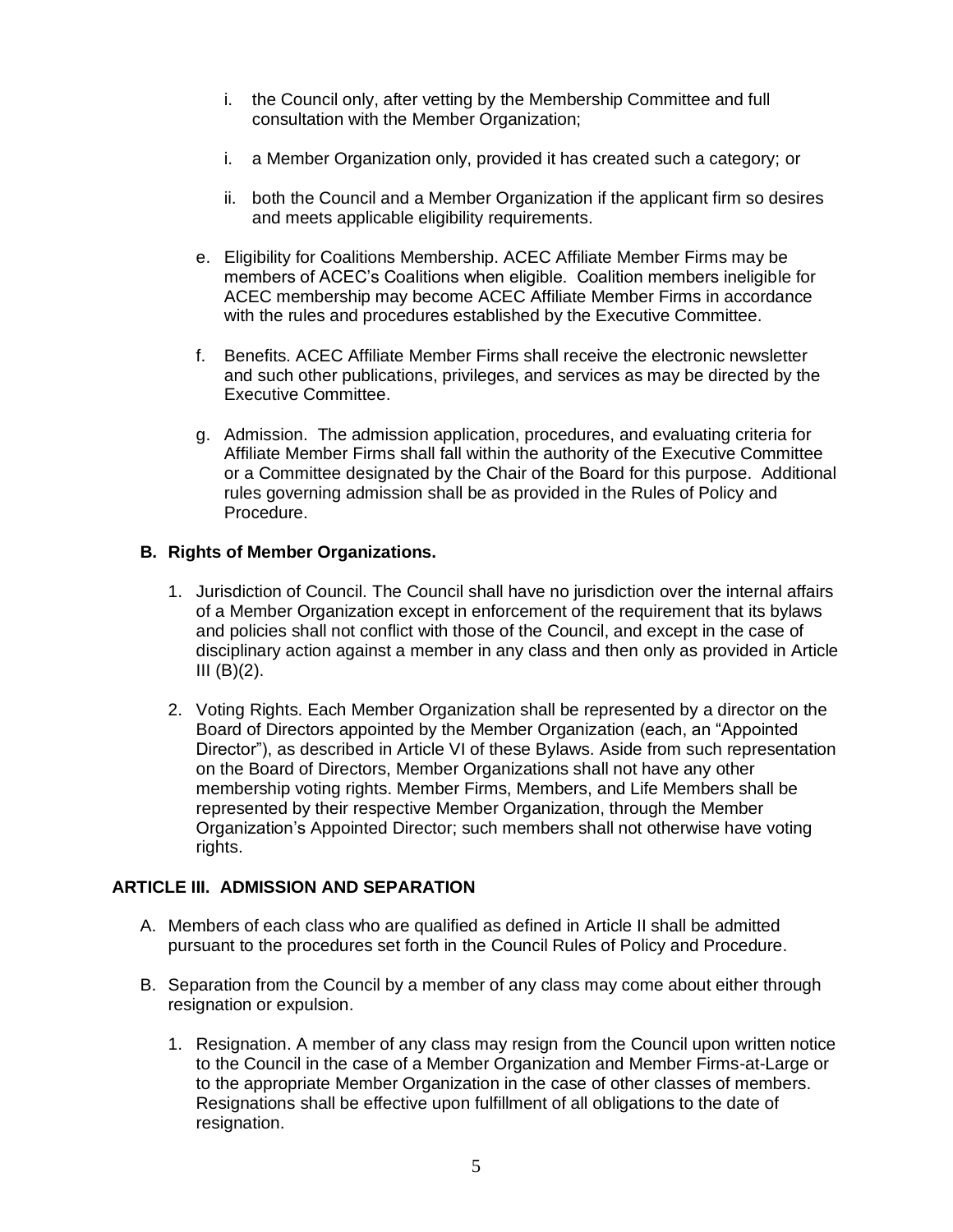- 2. Expulsion. A member of any class may be expelled from membership on any one or more of the following grounds:
	- a. the member's conduct or policy is prejudicial to the interests of the Council;
	- b. the member ceases to fulfill the qualifications for membership as defined in Article II;
	- c. the member neglects or declines to furnish such information as to the member's professional conduct or practices as may be required by the Council to determine whether or not such qualifications are met; or
	- d. the member intentionally misrepresents such information necessary to establish eligibility for membership or the appropriate level of annual dues.

A member may not be expelled until after the member has had the opportunity to be heard by a Hearing committee designated by the Executive Committee. The findings and recommendations of the Hearing Committee shall be forwarded in writing to the Executive Committee, to the Board of Directors and to the member concerned. Expulsion shall require the approval by the Board of Directors by an affirmative two-thirds vote of the total eligible voting power cast. The action of the Board of Directors shall be final. Provided, however, that the Council may, without prior notice and without the requirement of any vote by the Board of Directors, expel from membership any Member Organization that does not provide any required certifications by the date specified by the Council as provided in the Rules of Policy and Procedure.

Each member of any class waives any claim for libel or slander against the Council, the Board of Directors, the Executive Committee or any member, officer or employee of the Council resulting from any action in good faith, hearing or expulsion procedure under this subsection.

3. Termination. Upon resignation or expulsion from the Council, a member of any class shall lose all rights and interest in any funds or other assets of the Council.

## **ARTICLE IV. RESPONSIBILITY OF MEMBERSHIP**

#### **A. Responsibility.**

Member Organizations, Member Firms-at-Large, Fellows, and Council Affiliate Member Firms are bound by properly enacted Council rulings and actions. Member Firms and Life Members are bound by properly enacted rulings of their Member Organization and the Council. Member Organization Affiliate Member Firms are bound by properly enacted rulings and actions of their Member Organization.

# **B. Certification.**

Annually, each Member Firm shall certify its number of employees; that it continues to meet membership criteria requirements; and that it intends to continue to comply with all lawful provisions of the Code of Ethics and Professional Conduct Guidelines established by the Council.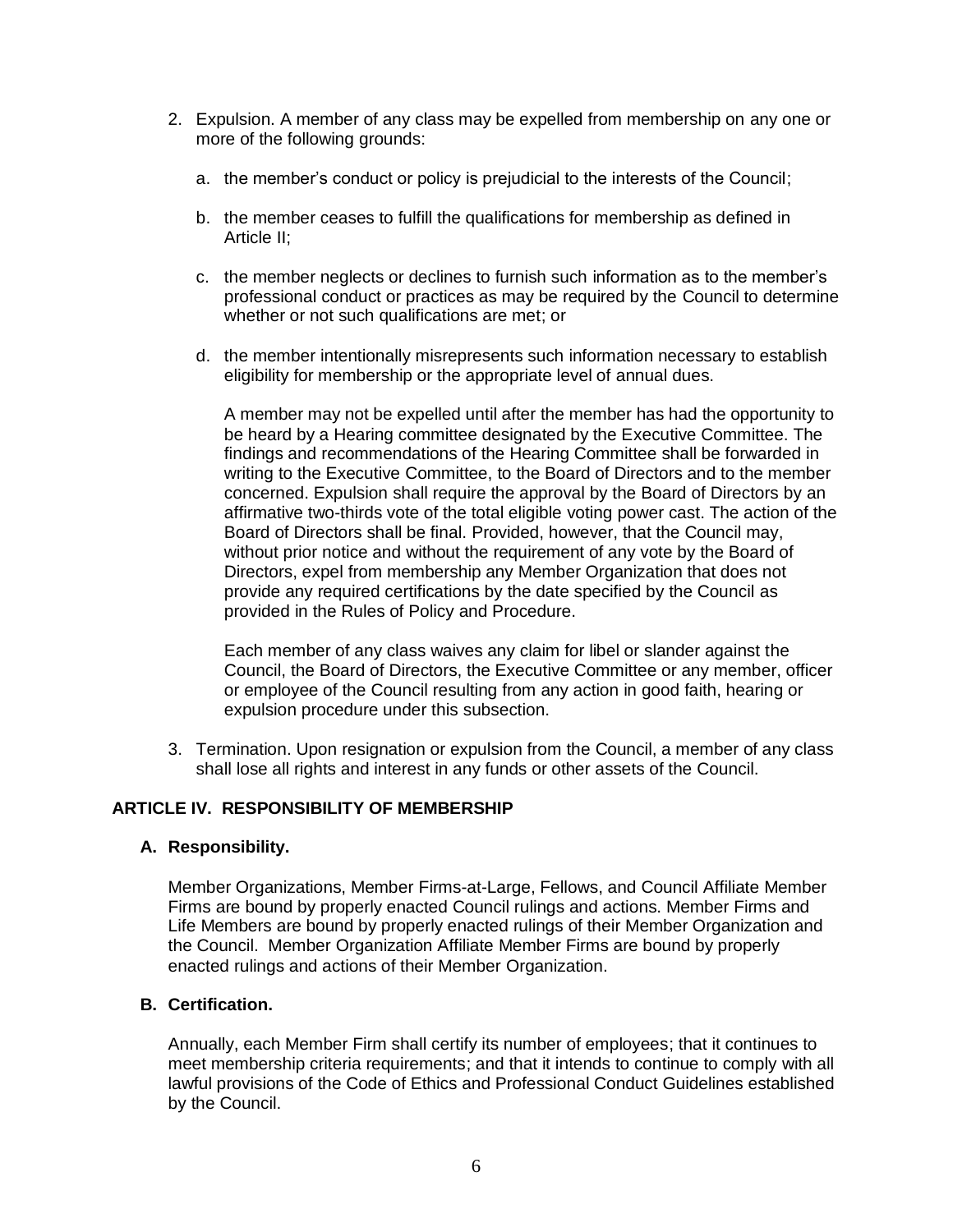# **ARTICLE V. DUES AND ASSESSMENTS**

## **A. Determination of Annual Dues and Special Assessments**

- 1. Annual Dues. The method of determining the dues payable by Member Firms and dues caps shall be as established by an affirmative two-thirds vote of the total eligible voting power cast by the Board of Directors. The Council will maintain records of dues rates and dues caps as set by the Board of Directors, and shall provide them to Member Organizations, Member Firms, and Member Firms-at-Large upon request. Procedures for administering this Article V (A)(1) are in the Rules of Policy and Procedure.
- 2. Special Assessments
	- a. The Board of Directors shall be empowered to levy special assessments, in amounts determined by an affirmative two-thirds vote of the total eligible voting power cast.
	- b. Special assessments shall be levied only on Member Firms and Member-Firmsat-Large.

#### **B. Delinquency of Payment.**

Failure on the part of a member of any class to pay dues or assessments within six months of the date on which such dues or assessments were due and owing shall be accepted as notice of resignation by the Council without need for the written resignation of the member.

# **C. Adjustments**

- 1. Dues payment collected by Member Organizations may be adjusted quarterly to reflect changes in new Member Firms, resignations, or terminations of membership. In no event shall national dues be adjusted for more than the current and previous calendar quarter.
- 2. Quarterly adjustments to dues payments to reflect changes in Member Firm employee counts shall only be permitted upon establishment of a "hardship" in accordance with the Council Rules of Policy and Procedure.

# **ARTICLE VI. GOVERNANCE OF THE COUNCIL**

## **A. Directors.**

- 1. The Board of Directors shall consist of one Director appointed by each Member Organization (collectively, the "Appointed Directors"), the Chair of the Board, the Chair-elect of the Board, Vice Chairs of the Board, the Treasurer, and the President as a non-voting member of the Board.
- 2. Each Member Organization shall appoint one Director (the "Appointed Director") and one Alternate Director. Upon written notice to the Secretary of the Council, the Alternate Director shall assume all the duties, rights and obligations of the Appointed Director in the absence of the Appointed Director.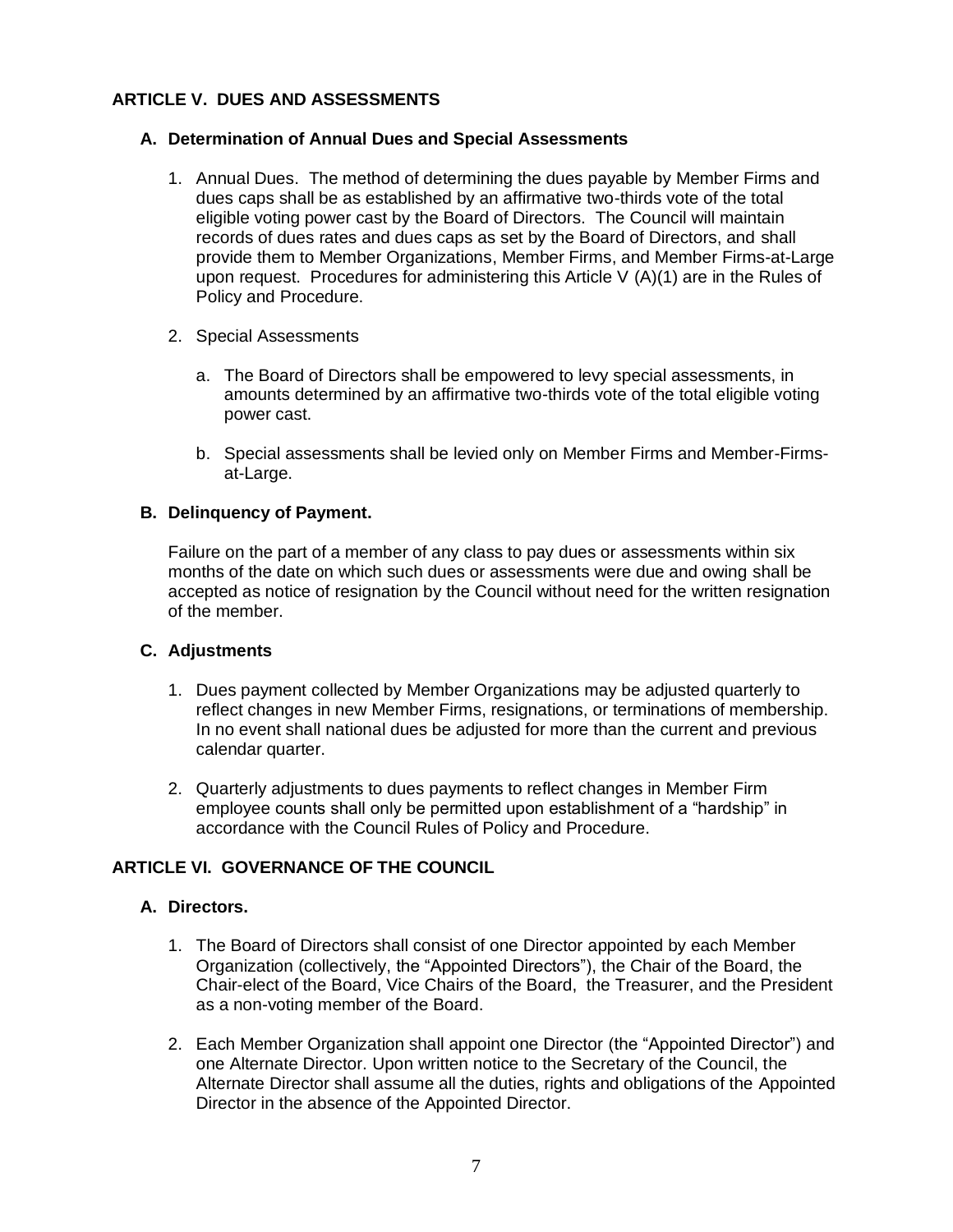- 3. The Appointed Director shall be a Member or a Fellow in good standing and should serve for a minimum term of one year; such term shall not exceed five (5) years. Upon the removal or resignation of the Appointed Director for any reason, any unexpired portion of the Appointed Director's term shall be filled by the Alternate Director. Each Appointed Director should serve on a Council Committee during his or her term. Each Alternate Director should also serve on a Council Committee during his or her term and shall meet the other eligibility requirements of an Appointed Director.
- 4. If the Appointed Director and Alternate Director of a Member Organization do not attend a Board meeting, upon written notice to the Secretary of the Council, the Member Organization may seat another officer of said Member Organization or a paid member of the executive staff of said Member Organization as an Alternate Director and the official voting Director of that Member Organization for the applicable meeting of the Board.

# **B. Voting Power.**

1. A Member Organization, current in its payments, shall have voting power in the Board of Directors and for elections to office in proportion to the Member Firm dues obligation to the Council for the current fiscal year in accordance with the following table:

| <b>Annual Dues Paid</b><br><b>Dollars</b> | Number<br>of Votes |
|-------------------------------------------|--------------------|
| 1,000 and under                           | 1                  |
| 1,000 to 2,500                            | 2                  |
| 2,501 to 5,000                            | 3                  |
| Over 5,000*                               |                    |

\*One additional vote for each additional \$5,000 or any part thereof. The number of votes permitted to be cast by a certain Appointed Director on behalf of a Member Organization, and the number of votes permitted to be cast by an Officer, shall be referred to in these Bylaws as the "Voting Power."

- 2. The Chair of the Board, the Chair -elect of the Board, Vice Chairs of the Board, and the Treasurer shall each have a Voting Power of one in the Board of Directors.
- 3. A Member Organization's Voting Power shall be voted as a unit and shall be voted by the Appointed Director. An Appointed Director or Officer's Voting Power shall apply to all votes of the Board of Directors. Votes may be expressed orally by unchallenged voice votes or by roll call.
- 4. Dues paid for branch or subsidiary offices of Member Firms shall be credited proportionately for Voting Power to the Member Organizations, if any, within which the branch or subsidiary is located.

## **C. Determination of Voting Eligibility and Voting Power.**

1. Voting eligibility and Voting Power shall be determined by the Secretary immediately prior to each Board of Directors meeting and shall be announced by the Secretary at the opening business session of each meeting. National dues must be paid for the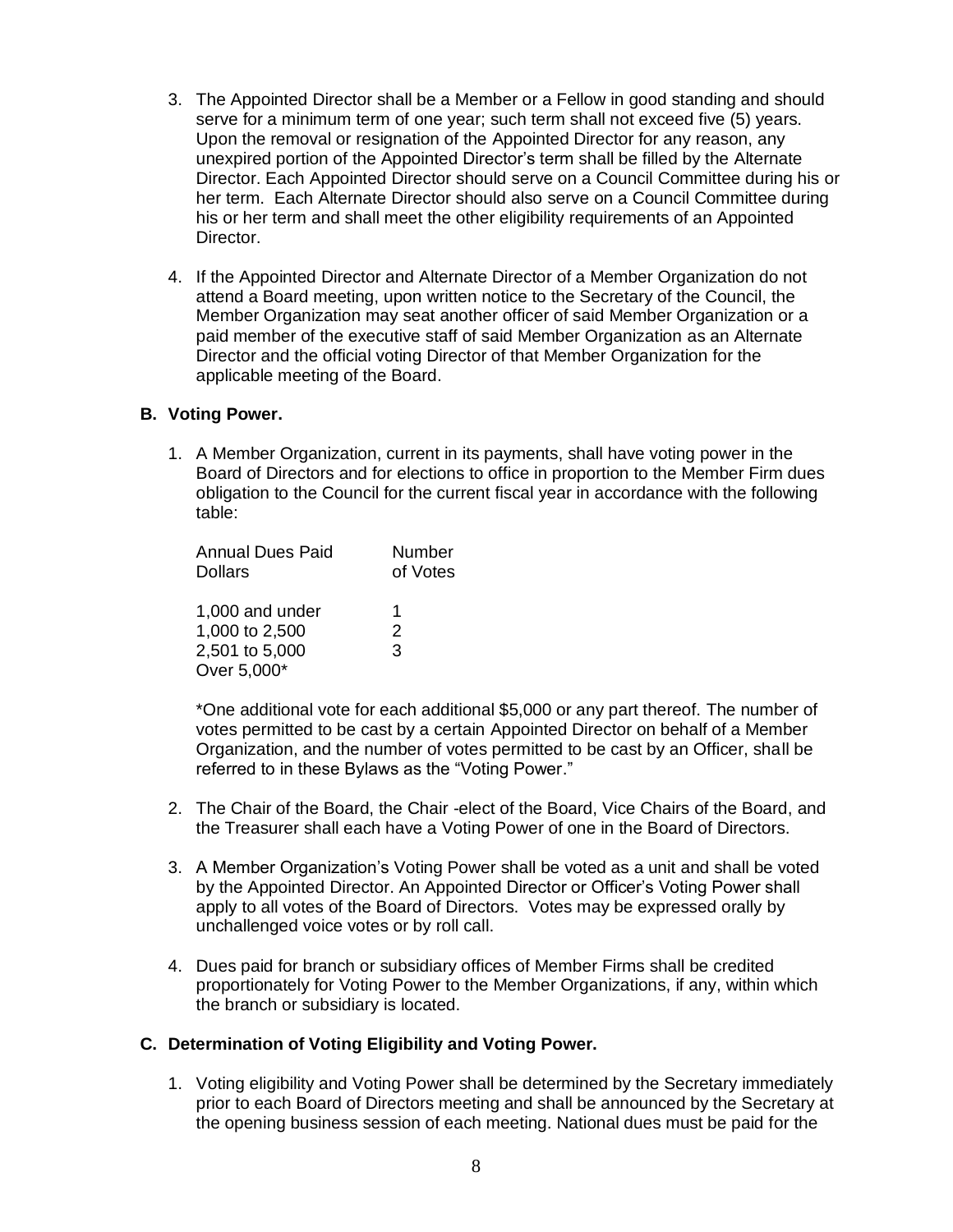quarter immediately prior to each Board of Directors meeting to qualify the Appointed Director and/or Alternate Director of a Member Organization to be seated.

2. At the discretion of the Executive Committee, Member Organizations may be regarded as having eligibility to vote if minor obligations are outstanding. Member Organizations having Member Firms which pay Council dues directly, shall not be deprived of voting eligibility because of the failure of any such firms to have paid Council dues on a current basis. However, such delinquency will reduce the Voting Power of the Member Organization.

#### **D. Quorum.**

The presence of a majority of the Board of Directors and the Voting Power in person shall constitute a quorum for the transaction of business.

#### **E. Voting Action.**

For the transaction of business a simple majority of the votes cast at a meeting at which a quorum is present shall constitute action of the Board of Directors except as otherwise provided in or required by the Certificate of Incorporation, these Bylaws, or the New York Not-for-Profit Corporation Law.

#### **F. Action Without Meeting.**

Any action required or permitted to be taken by the Board of Directors may be taken without a meeting if all voting members of the Board consent in writing to the adoption of a resolution authorizing the action. The resolution and the written consents thereto by the members of the Board shall be filed with the minutes of the proceedings of the Board. Such consent may be written or electronic; if electronic, the transmission of the consent must be sent by electronic mail and set forth, or be submitted with, information from which it can reasonably be determined that the transmission was authorized by the Director.

#### **G. Rules of Policy and Procedure.**

The Board of Directors shall adopt Rules of Policy and Procedure for the governance of the Council, consistent with the Certificate of Incorporation, these Bylaws, and the New York Not-for-Profit Corporation Law. The Rules of Policy and Procedure may be amended by an affirmative majority vote of the total eligible Voting Power cast by the Executive Committee. The Secretary shall notify the Directors of any amendments to the Rules of Policy and Procedure.

#### **ARTICLE VII. OFFICERS**

#### **A. Titles and Terms of Service.**

1. The Officers of the Council, who shall not be Appointed Directors or Alternate Directors, shall be a Chair of the Board, a Chair -elect of the Board, seven Vice Chairs of the Board (one of whom shall also be Treasurer), a President, and a Secretary. The Chair, Chair-elect, Vice Chairs, Treasurer and President shall serve on the Board by virtue of their office, provided, however, that the President shall serve as a non-voting member of the Board.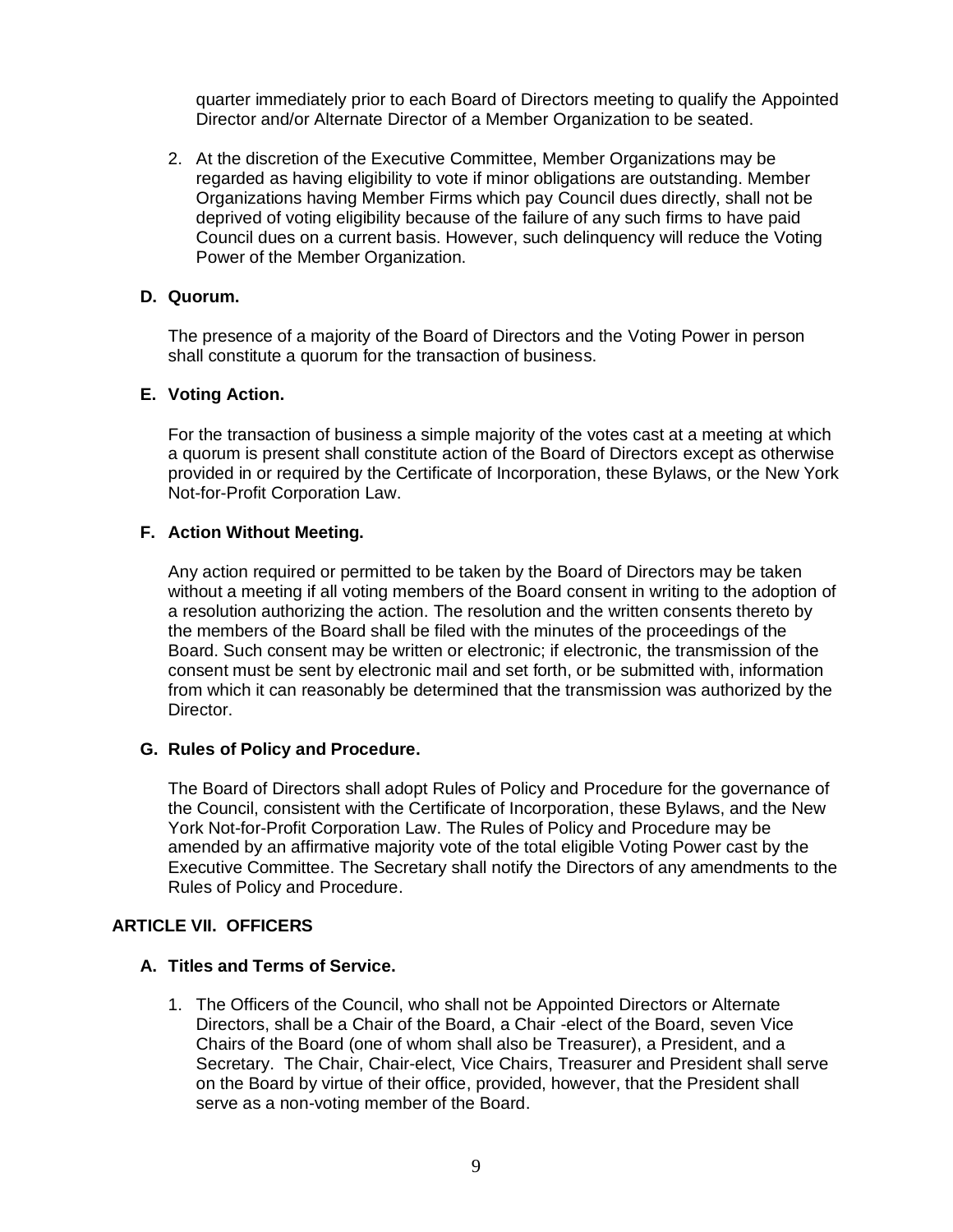- 2. The Chair of the Board, the Chair-elect of the Board, the Vice Chairs of the Board and the Treasurer (the "Elected Officers") shall be elected by the membership, by vote of the Appointed Directors, which Appointed Directors shall be acting as delegates of the membership for purposes of the election of Officers. The Elected Officers shall be elected from among the Members and Fellows of the Council. The President and the Secretary shall be appointed by and shall serve at the pleasure of the Board of Directors and may not be the same individual.
- 3. The terms of office of the Elected Officers shall be as follows:

| Chair of the Board       | One Year         |
|--------------------------|------------------|
| Chair-elect of the Board | One Year         |
| Vice Chairs of the Board | Two Years        |
| Treasurer                | <b>Two Years</b> |

A term of office shall begin at the installation of officers at the Annual Convention following the election of officers and shall continue until a successor is elected and qualifies.

# **B. Eligibility for Office.**

- 1. Chair of the Board. The Chair of the Board succeeds to the office from the office of the Chair-elect of the Board.
- 2. Chair-elect of the Board. A Member or Fellow of the Council shall be eligible to hold the office of Chair -elect of the Board provided he or she shall have served as the President of a Member Organization, a member of the Council Executive Committee, or as an Appointed Director. Vice Chairs of the Board and the Treasurer shall be eligible to hold the office of Chair -elect of the Board in a subsequent term.
- 3. Vice Chairs of the Board and Treasurer. A Member of the Council shall be eligible to hold the office of Vice Chair of the Board or Treasurer provided he or she shall have been an officer or director of a Member Organization, an Appointed Director, a member of a Council Committee, or a member of a Coalition.
- 4. A Chair of the Board, Chair-elect of the Board, Vice Chair of the Board or Treasurer of the Council having served a full term in the office to which elected, shall be ineligible for re-election to successive terms in the same office. Notwithstanding this or any other provisions in the Bylaws, the Chair of the Board may, when filling a vacancy under Article VII (E)(1)(c), appoint an individual who has previously served as a Vice Chair of the Board. Should the Chair appoint an individual who has not served in this office before, that individual may seek election under the Bylaws as a Vice Chair of the Board for a full term.

## **C. Nominations for Office.**

1. Not later than January 15 of each year, all members will be notified by the Secretary of vacancies for office that will occur; each Member Organization may submit qualified nominations to fill such vacancies. The names of candidates for all vacancies shall be submitted by the respective Member Organization to the Nominating Committee Chairman not later than two weeks prior to the Annual Convention.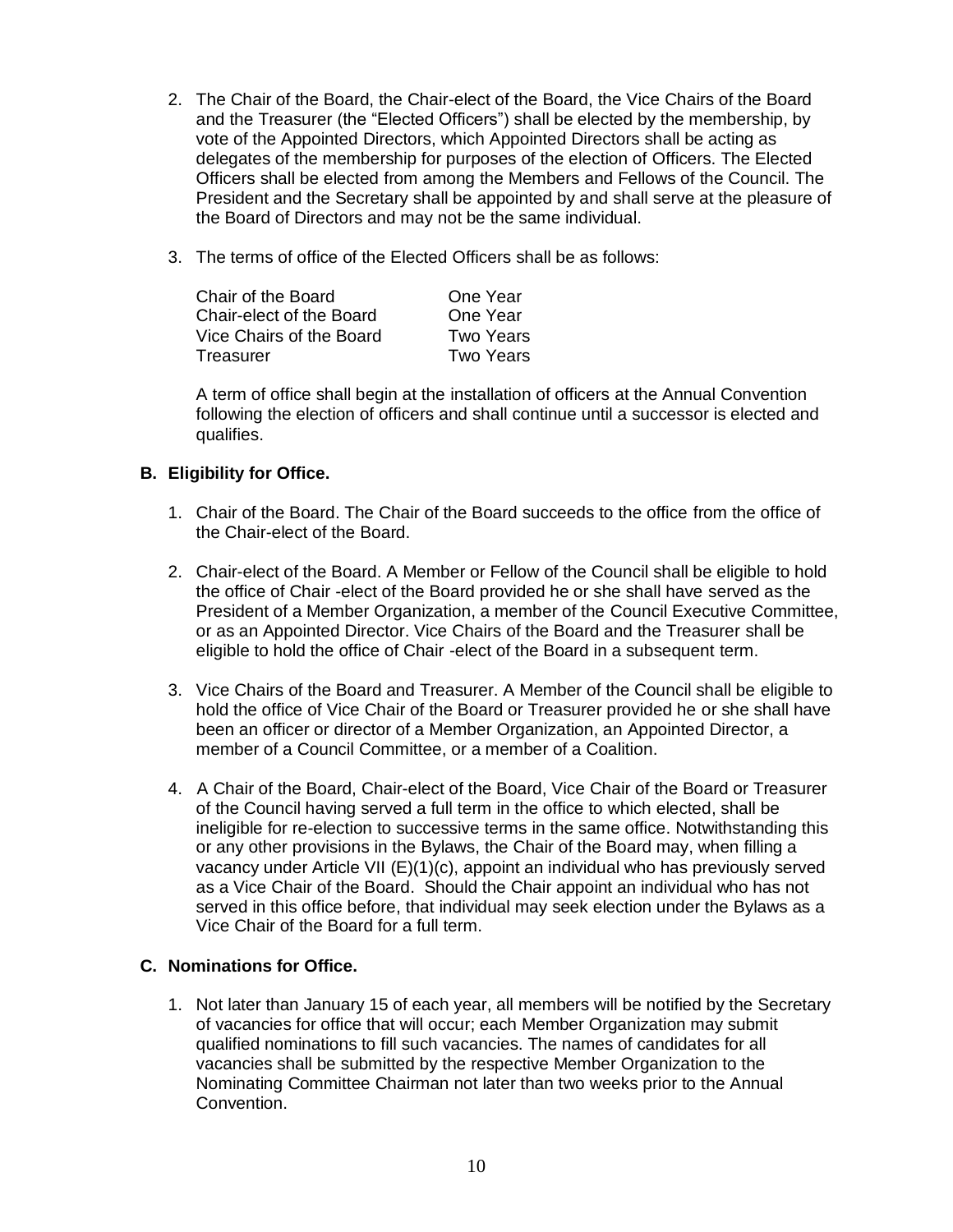- 2. In addition to candidates submitted by Member Organizations, the Nominating Committee may seek and consider other eligible candidates for the office of Chairelect of the Board and other Elected Officers. The deadlines in Article VII (C)(1) above shall not apply to this provision.
- 3. Not later than November 25 of each calendar year, the Nominating Committee shall nominate candidates for the elective offices, and shall seek their willingness to serve No two or more Officers shall be from the same Member Organization or Member Firm at any given time, except that the Chair-elect of the Board may be nominated from any Member Organization regardless of whether an individual from the same Member Organization is already serving as an Officer of the Council. The Nominating Committee shall not nominate two or more Officers from the same Member Organization in the same year.
- 4. In the event that nomination for any elective office shall not be made as stipulated, the Executive Committee shall select a nominee for that office.

# **D. Election to Office.**

- 1. Balloting. Not later than December 10 of each year the Secretary shall mail an election ballot in the form of a proxy solicitation to the Appointed Director of each Member Organization, which ballot shall contain the names of the nominees. The Appointed Director shall complete the ballot, which shall be in the form of a directed proxy, for the Member Organization. Copies of the ballot and biographical information on the nominees shall be forwarded to the President and Executive Director of each Member Organization for informational purposes. The election ballot also shall include provisions for write-in candidates. Completed ballots shall designate the Secretary of the Council as the proxyholder, and be validated by the signature of the Appointed Director. The election ballot shall be delivered to the Secretary by the close of business the Wednesday immediately preceding January 15 and votes of the Member Organizations shall be counted on or before January 15. The nominee receiving the largest number of valid votes cast for an office shall be declared elected.
- 2. Announcement of Election Results. The Secretary shall announce the names of the Officers elected in the next issue of the official publication of the Council.

## **E. Succession of Officers.**

Any Elected Officer of the Council shall continue to serve until a successor is elected and qualifies.

- 1. A vacancy occurring in an Elected Office of the Council during the term of an officer shall be filled for the unexpired term as follows:
	- a. Chair of the Board. When the office of Chair of the Board is vacated, the Chairelect of the Board may, at his or her discretion, fill the remainder of the preceding Chair's term. In the event the Chair-elect of the Board declines, the Senior Vice Chair of the Board may, at his or her discretion, fill the remainder of the term. In the event the Senior Vice Chair of the Board declines, the Executive Committee shall appoint a Chair of the Board Pro Tempore to fill the remainder of the term, and this appointment shall be subject to ratification at the next meeting of the Board of Directors.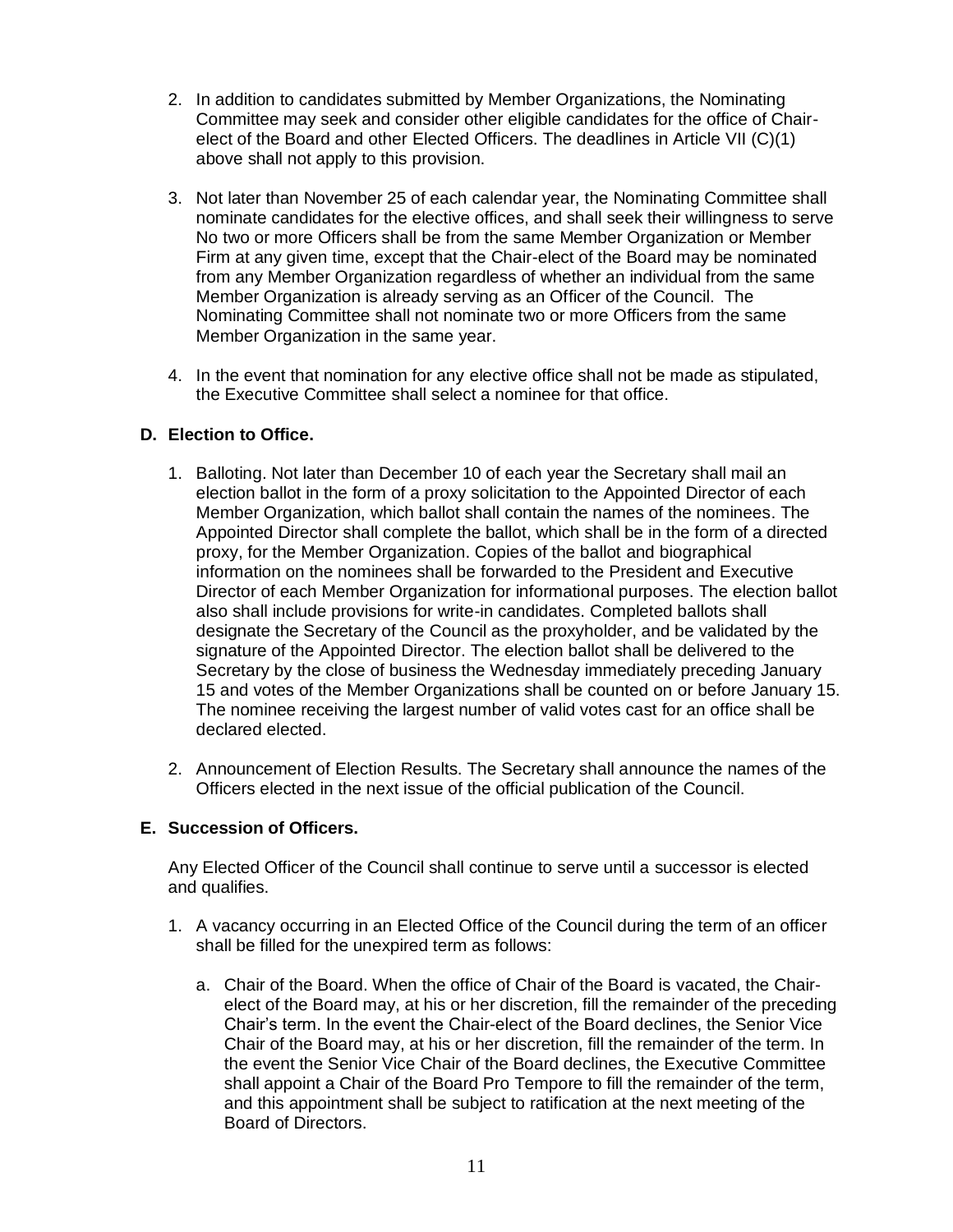- b. Chair-elect of the Board. A vacancy in the office of the Chair-elect shall be filled by nomination and election in the same manner as provided in Sections C and D of this Article, except that the Executive Committee shall set the dates for receipts of nominations and ballots. When the office of Chair-elect of the Board is vacated, the Senior Vice Chair of the Board shall serve as Chair-elect of the Board Pro Tempore until a new Chair-elect of the Board can be elected. In the event a vacancy in the office of Chair-elect of the Board occurs less than ninety (90) days before the Annual Convention, the nomination and election shall be for the office of Chair of the Board and the person elected shall upon election assume the office of Chair of the Board, at the Annual Convention.
- c. Vice Chairs of the Board. A vacancy in the office of a Vice Chair of the Board shall be filled by appointment by the Chair of the Board for the remainder of the vacated term. An individual appointed under this subsection (c) must meet the requirements under Article VII (B)(3) of the Bylaws. Such appointments by the Chair of the Board shall be subject to ratification by the Executive Committee and the Board of Directors.
- 2. In the case of the disability of any officer of the Council, or neglect in the performance of duty, the Executive Committee shall have power to suspend the officer. If the officer is an Elected Officer, he or she may only be removed from office by the members, by vote of the Appointed Directors, which Appointed Directors shall be acting as delegates of the membership for the purpose of this vote. The President and Secretary may be removed by the Board of Directors.
- 3. In the temporary absence or disability of the Chair of the Board, the Chair-elect of the Board shall discharge the duties of the Chair of the Board.

## **ARTICLE VIII. EXECUTIVE COMMITTEE**

#### **A. Composition.**

The Executive Committee, authorized in the Certificate of Incorporation, shall consist of the Chair of the Board, Chair-elect of the Board, Vice Chairs of the Board, the Treasurer, and the President. A representative of the Chief Staff Executives of the Member Organizations may attend meetings of the Executive Committee, but shall not vote and shall not be a member of the Executive Committee. The President shall be a non-voting member of the Executive Committee. NAECE shall designate one of its members to attend meetings of the Executive Committee.

#### **B. Regular Meetings.**

Meetings of the Executive Committee shall be held at least four times each year, two of which shall immediately precede the annual and fall meetings of the Board of Directors.

#### **C. Special Meetings.**

Special meetings of the Executive Committee may be held as determined by the Chair of the Board or by any two or more other members of the Executive Committee. At least ten (10) days' notice of any such special meeting shall be given by the Secretary to members of the Executive Committee. Notice of a special meeting shall state its purpose and no other business shall be considered.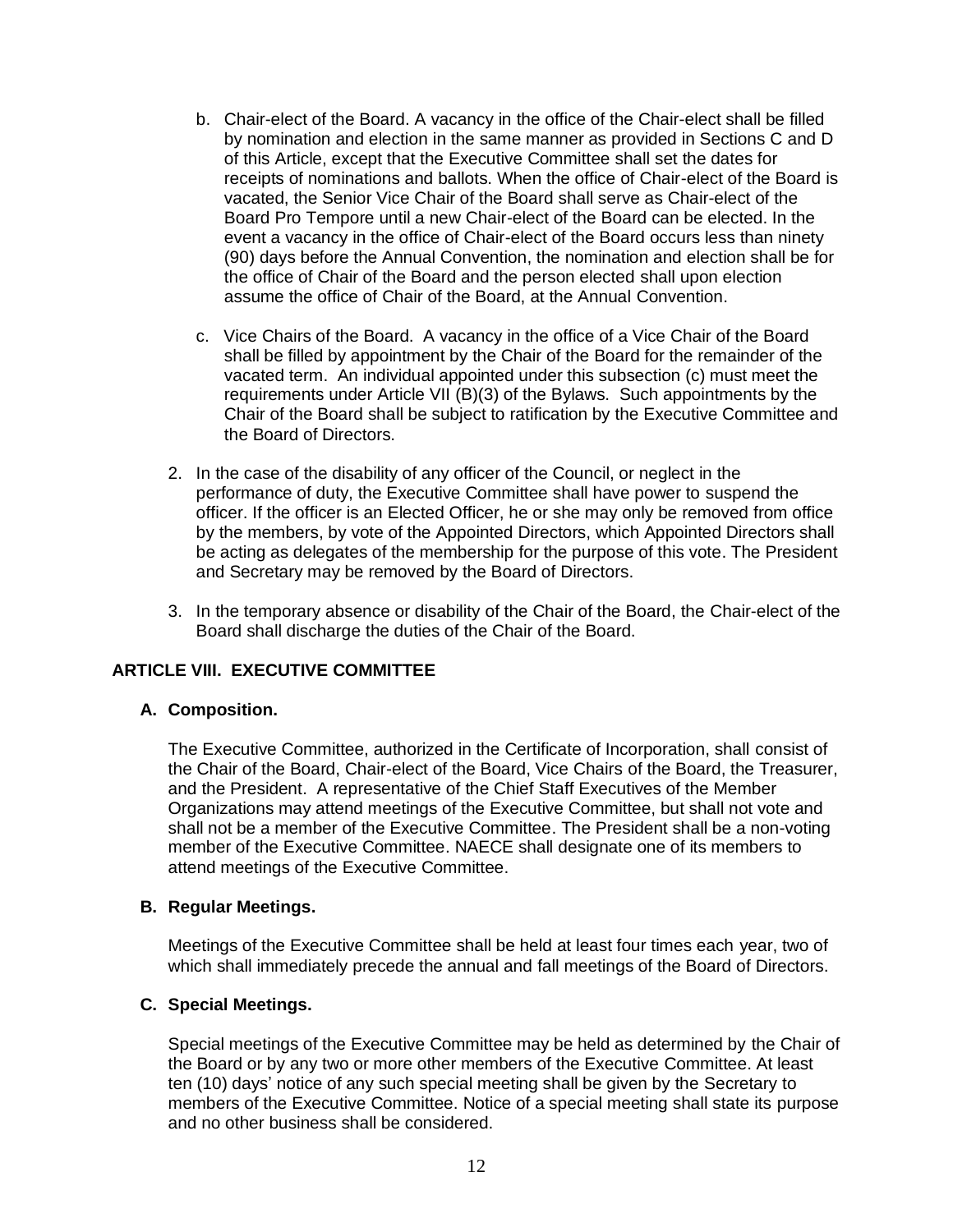#### **D. Insurance Against Defalcation.**

The Executive Committee shall obtain and maintain in force an insurance policy indemnifying the Council with respect to any defalcation by any officers or employees of the Council.

#### **E. Quorum.**

The presence at a meeting of at least a majority of the voting members of the Executive Committee in person shall constitute a quorum for the transaction of business.

#### **F. Voting Action.**

For the transaction of business a simple majority of the votes cast at a meeting shall constitute action of the Executive Committee, except as otherwise provided by the Rules of Policy and Procedure.

## **ARTICLE IX. MANAGEMENT**

#### **A. Duties and Responsibilities.**

- 1. Board of Directors. The Board of Directors shall seek to fulfill the purpose of and manage the affairs of the Council in accordance with the laws under which the Council is organized and within the provisions of the Certificate of Incorporation and Bylaws. It shall direct the investment and care of the funds of the Council, adopt an annual budget and make appropriations for specific purposes; act upon applications for membership and transfer; take measures to advance the practice of consulting engineers and the interests of the Council; designate the appointive officers; perform the specific duties required of it by the Bylaws and generally direct the business of the Council.
- 2. Executive Committee. Between meetings of the Board of Directors, the Executive Committee shall exercise full powers of the Board of Directors in matters which in the judgment of the Executive Committee must be acted upon before the next regular meeting of the Board of Directors, except as provided for in the Certificate of Incorporation and as limited by applicable law. The Executive Committee shall have immediate supervision of the financial affairs of the Council, and shall advise the Board of Directors on all financial matters. All actions taken by the Executive Committee shall be in accordance with the general policies of the Board of Directors and shall be reported to the Board of Directors at its next meeting.
- 3. Chair of the Board. The Chair of the Board is empowered by the Board of Directors to be the chief elected officer of the Council and shall, subject to authority of the Directors: have responsibility for the management oversight of the Council's affairs; act as the primary spokesperson for the Council; preside over all meetings of the Council, the Board of Directors and of the Executive Committee; assign liaison responsibility for Council activities to other members of the Executive Committee; be an ex-officio member of all committees; and serve as the primary Council representative in national and international associations interacting with the Council. He or she may designate other Council officers to preside at meetings in his or her stead. The Chair of the Board shall not be counted in determining the presence of a quorum for the transaction of business by any committee.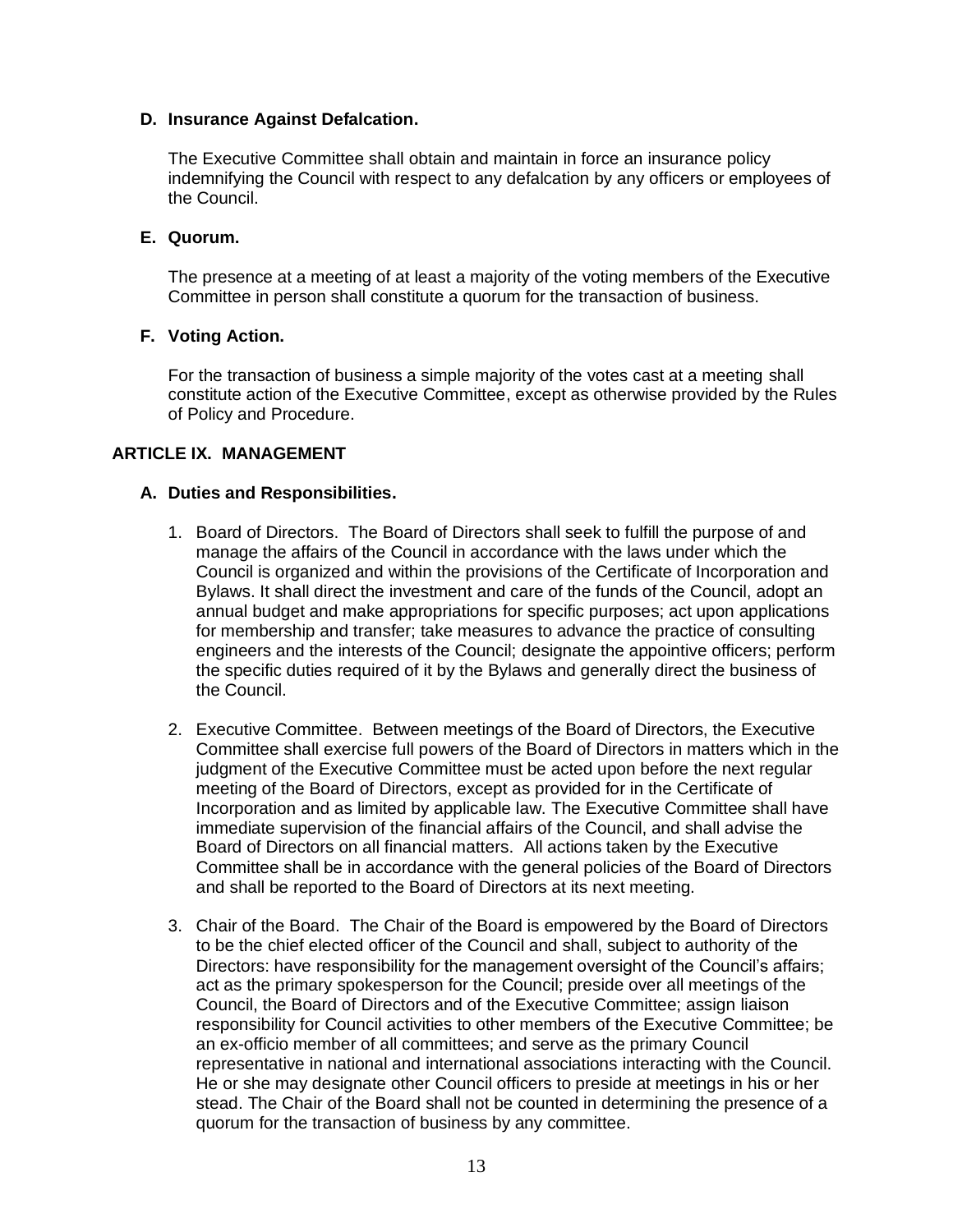- 4. Chair-elect of the Board. The Chair-elect of the Board shall prepare for the next year as Chair of the Board, and perform such duties as delegated by the Chair of the Board and the Board of Directors.
- 5. Vice Chairs of the Board. Each Vice Chair of the Board may be assigned duties and may preside at any meeting of the Council, the Board of Directors or the Executive Committee at the request of the Chair of the Board. The Senior Vice Chair shall, in addition, be in line of succession following the Chair-elect as provided under these Bylaws.
- 6. Treasurer. The Treasurer shall provide general oversight of the Council's financial operations, regularly review the financial statements of the Council, provide a report on the state of the Council's finances at each meeting of the Executive Committee and the Board of Directors, and serve as the Chair of the Financial Oversight Committee and the Budget Committee.
- 7. President. The President is the chief staff officer of the Council, engaged by the Executive Committee with Board approval to perform the daily operations of the Council, and acts as the spokesperson for the Council in day-to-day matters concerning issues with the national government and its agencies, with domestic trade associations, and with international trade associations. The President is empowered by the Board and Executive Committee to act as chief executive officer reporting directly to the Chair of the Board. He or she shall be paid a salary and enjoy fringe benefits in such amounts as shall be determined annually by the Executive Committee as represented by the immediate past Chair of the Board, the Chair of the Board, and the Chair-elect of the Board; attend all meetings of the Board of Directors and Executive Committee as a non-voting member; be an ex officio member of all committees; be responsible for preparing the Annual Report and such other reports as may be prescribed by the Board of Directors or Executive Committee; supervise the work of the Secretary and other employees of the Council, have charge of all Council properties; and with the assistance of the Secretary, if a separate individual, conduct and maintain full records of the correspondence of the Council. In the absence of the Secretary, the President shall serve as Secretary. As a non-voting member of the Executive Committee, the President provides advice on all policy matters that come before the Council. As such, the President provides continuity in the implementation of the Council's Strategic Plan and ensures that policy matters and operations remain consistent with the objectives of the Council.
- 8. Secretary. The Secretary shall attend all meetings of the Board of Directors and Executive Committee; be responsible for the preparation of the agenda and the official records of the proceedings of the Board of Directors and Executive Committee meetings; and be responsible for maintaining the official records and documents of the Council.

## **B. Budget and Accounting.**

- 1. Budget.
	- a. Multi-year dues and projected budget estimates, not to exceed three years, shall be adopted by an affirmative two-thirds vote of the total eligible Voting Power cast by the Board of Directors at the annual meeting of the Board of Directors.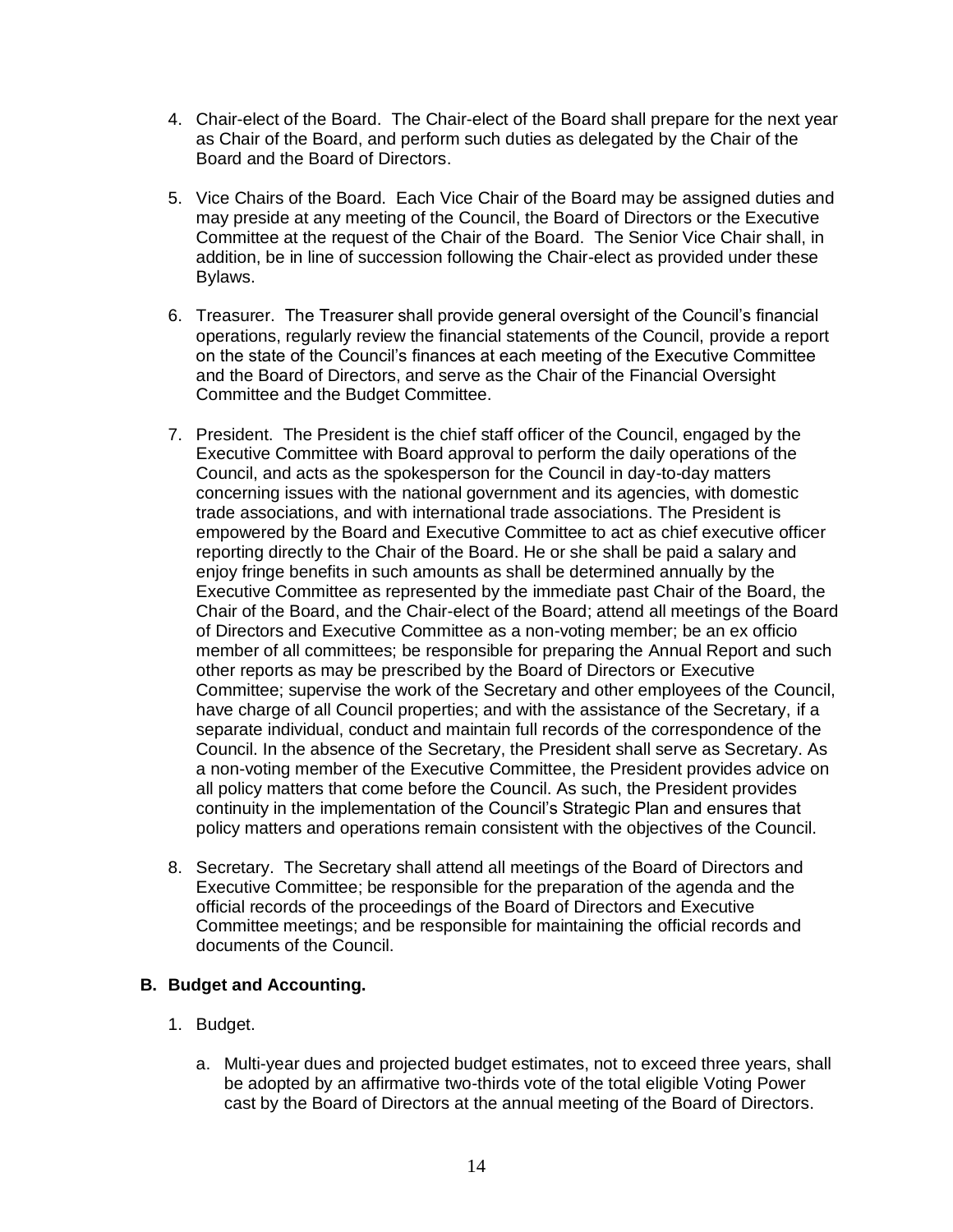- b. The fiscal year of the Council shall be from July 1 to June 30.
- c. Except by consent of an affirmative majority vote of the total eligible Voting Power cast by the Board of Directors, all requests for budget funds shall be submitted to the Budget Committee at least sixty (60) days prior to the annual meeting at which the Board of Directors would consider the request.
- d. Budget Adjustments. The Executive Committee may approve adjustment of individual line items of the multi-year projected budget estimates. Such adjustments shall not result in total expenditures in excess of the total budget approved by the Board of Directors nor shall such adjustments affect Council dues in any way. The Executive Committee shall have authority to apply excess receipts to activities and programs of the Council, or to reserve investment or savings accounts of the Council.
- 2. Audit. An annual certified financial audit of the Council's operations shall be prepared at the close of the fiscal year by an independent Certified Public Accountant appointed by the Financial Oversight Committee. A copy of the annual Auditor's Report shall be sent promptly each year to all Member Organizations through their Directors, and shall be made available to members of all other classes on request.

# **ARTICLE X. CONFERENCES OF THE COUNCIL AND MEETINGS OF THE BOARD OF DIRECTORS**

## **A. Annual Conventions.**

The Council's Annual Convention shall be held no later than the second quarter of each calendar year in conjunction with the annual meeting of the Board of Directors at a time and location to be determined by the Executive Committee. New officers shall be installed during the Annual Convention.

## **B. Fall Conferences.**

The Council's Fall Conference shall be held in conjunction with the fall meeting of the Board of Directors.

# **C. Board of Directors.**

- 1. Regular Meetings. Two meetings of the Board of Directors shall be held each year. One meeting shall be held at the time of the Annual Convention and the other meeting shall be held in the Fall at a time and place recommended by professional staff and approved by the Executive Committee.
- 2. Special Meetings. Special meetings of the Board of Directors may be held as determined by the Board of Directors or the Executive Committee. Special meetings may also be initiated by petition signed by at least ten Directors. At least thirty (30) days' notice of any such special meeting shall be given by the Secretary to members of the Board of Directors. Notice of a special meeting shall state its purpose, and no other business shall be considered.
- 3. Procedure. The rules of procedure for meetings shall be as established by the Board of Directors, or in the absence of specific Bylaws or Rules of Policy and Procedure, Robert's Rules of Order, Revised. Only Directors, and Alternate Directors, when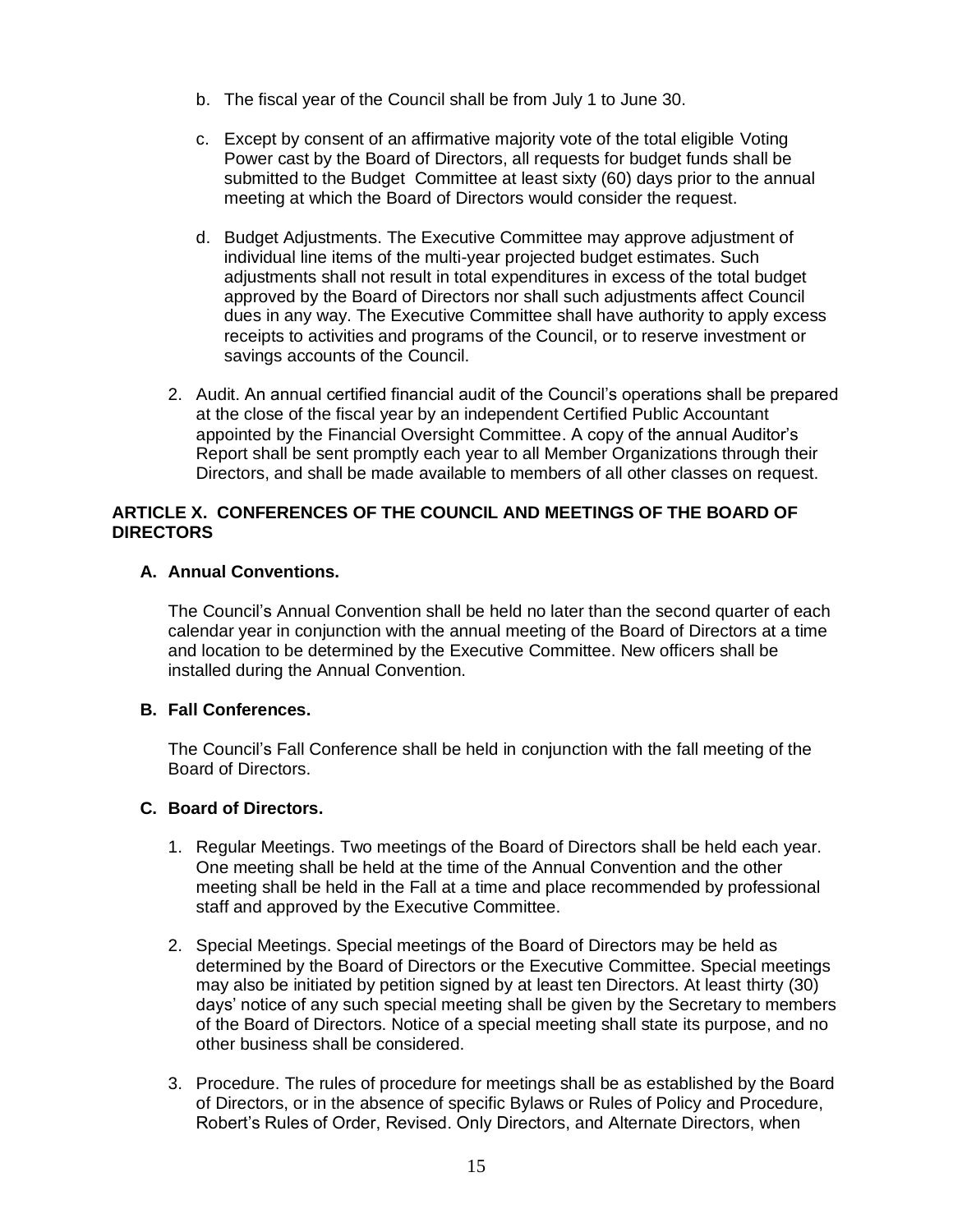acting for Directors, shall make and second motions. The Chair of the Board at his or her discretion may recognize others for discussion purposes during meetings of the Board of Directors.

# **ARTICLE XI. COMMITTEES, COALITIONS, AND OTHER GROUPS**

#### **A. Creation and Classification.**

- 1. Open Committees. Committees designated by the Executive Committee as open committees shall be open to membership upon request by any Council Member in any class of national Council membership. These committees shall be advisory committees only, and shall not be considered committees of the Board, nor shall the committees have the authority of the Board.
- 2. Appointed Committees. Committees whose compositions are specified under the Bylaws or Rules of Policy and Procedure shall be designated as appointed committees.
- 3. The Chair-elect of the Board shall annually designate the chairs and outline the duties of all open committees. The Chair-elect of the Board shall annually appoint the members, designate the chairpersons, and outline the duties of all appointed committees except the Nominating Committee, the Chair Emeritus Committee and the Committee of Fellows. The Chair-elect of the Board shall direct the development of the open and appointed committees' purposes, goals and action plans consistent with the current Council Vision and Strategic Plan and after consultation with the President, outgoing Chair of the Board, and committee chairs. Committees shall report to the Board of Directors and the Executive Committee in accordance with the Rules of Policy and Procedure governing committee operations.
- 4. The Executive Committee may discontinue any committees, excepting Standing and Permanent Committees, and may appoint other committees from time to time, from its own membership, or otherwise, subject to the limitations set forth in the Certificate of Incorporation, these Bylaws, and the New York Not-for-Profit Corporation Law.
- 5. The Nominating Committee each year shall be composed of the most recently available Chair Emeritus of the Council, his or her most recently available predecessor Chair Emeritus as chair, the seated Appointed Director from each Member Organization ineligible to have a member elected to any office except that of Chair-elect of the Board, and three additional members who have served on the Council Executive Committee. Said three additional members shall be appointed by the Chair of the Board.
- 6. The Chair Emeritus Committee shall be composed of all living Past Presidents having served before 2001, and Chair Emeritus of the Council, with the immediate Chair Emeritus as Chair.
- 7. The Committee of Fellows shall consist of twelve (12) Fellows elected by the College of Fellows, subject to approval by the Executive Committee. Members of the Committee of Fellows shall serve three (3) year terms with the terms of four (4) members expiring at the close of the Annual Convention of the Council each year.
- 8. The Financial Oversight Committee shall consist of the Chair of the Board, the President, and the Treasurer. The Treasurer shall chair this Committee.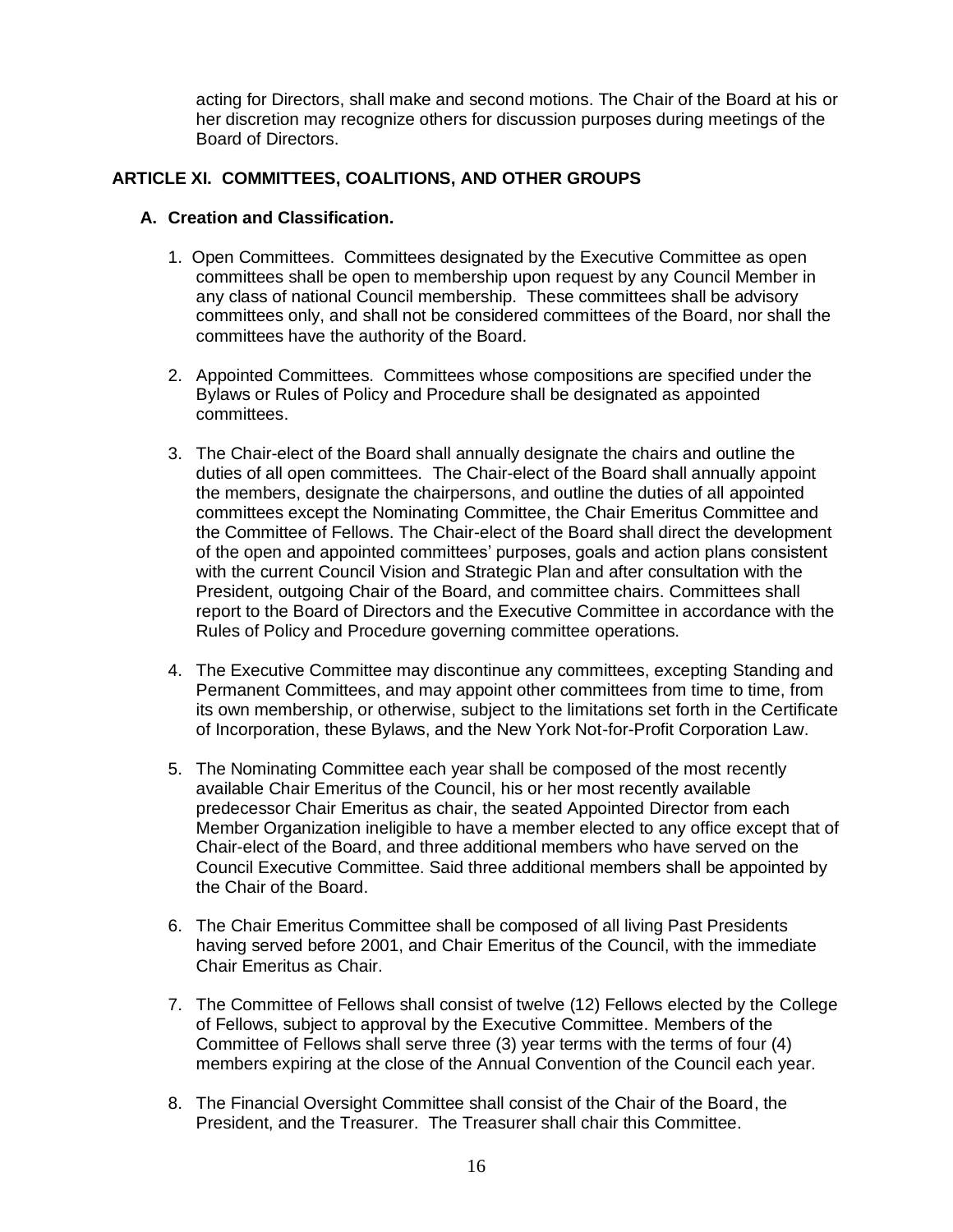- 9. The Board of Directors may from time to time create Standing Committees. Only those committees made up solely of three or more members of the Board of Directors shall be considered Standing Committees as defined in the New York Notfor-Profit Corporation Law, and only such Standing Committees shall be permitted to exercise the full authority of the Board of Directors.
- 10. Coalitions, Councils, and Forums. The creation and classification of Coalitions, Councils, and Forums shall be as provided for in the Rules of Policy and Procedure.

#### **B. Permanent Committees.**

The following shall be Permanent Committees of the Council:

- 1. Planning Cabinet
- 2. Nominating
- 3. Chairs Emeritus
- 4. Budget
- 5. Professional Conduct
- 6. Committee of Fellows

#### **C. Quorum.**

Any number of members who take part in a meeting of the full committee in person or by conference call shall constitute a quorum for purposes of being able to hold the meeting, except in the case of the Nominating Committee, for which two thirds of the members must be present. Formal committee action shall require the consent of a simple majority of the entire committee. In the event that a simple majority is not present at a committee meeting at which formal committee action is proposed, notice of the action shall be sent to the full committee and committee members shall have at least two business days within which to vote on the action. Notification and voting may be conducted by any reasonable means.

## **ARTICLE XII. AMENDMENTS TO CERTIFICATE OF INCORPORATION AND BYLAWS**

#### **A. Amendments.**

The Certificate of Incorporation and these By-laws may be amended by the following procedures:

- 1. Initiation of Amendments. Amendments may be initiated by any of the following:
	- a. a petition, signed by at least ten Directors;
	- b. an affirmative majority vote of the total eligible Voting Power cast by the Board of Directors at any meeting;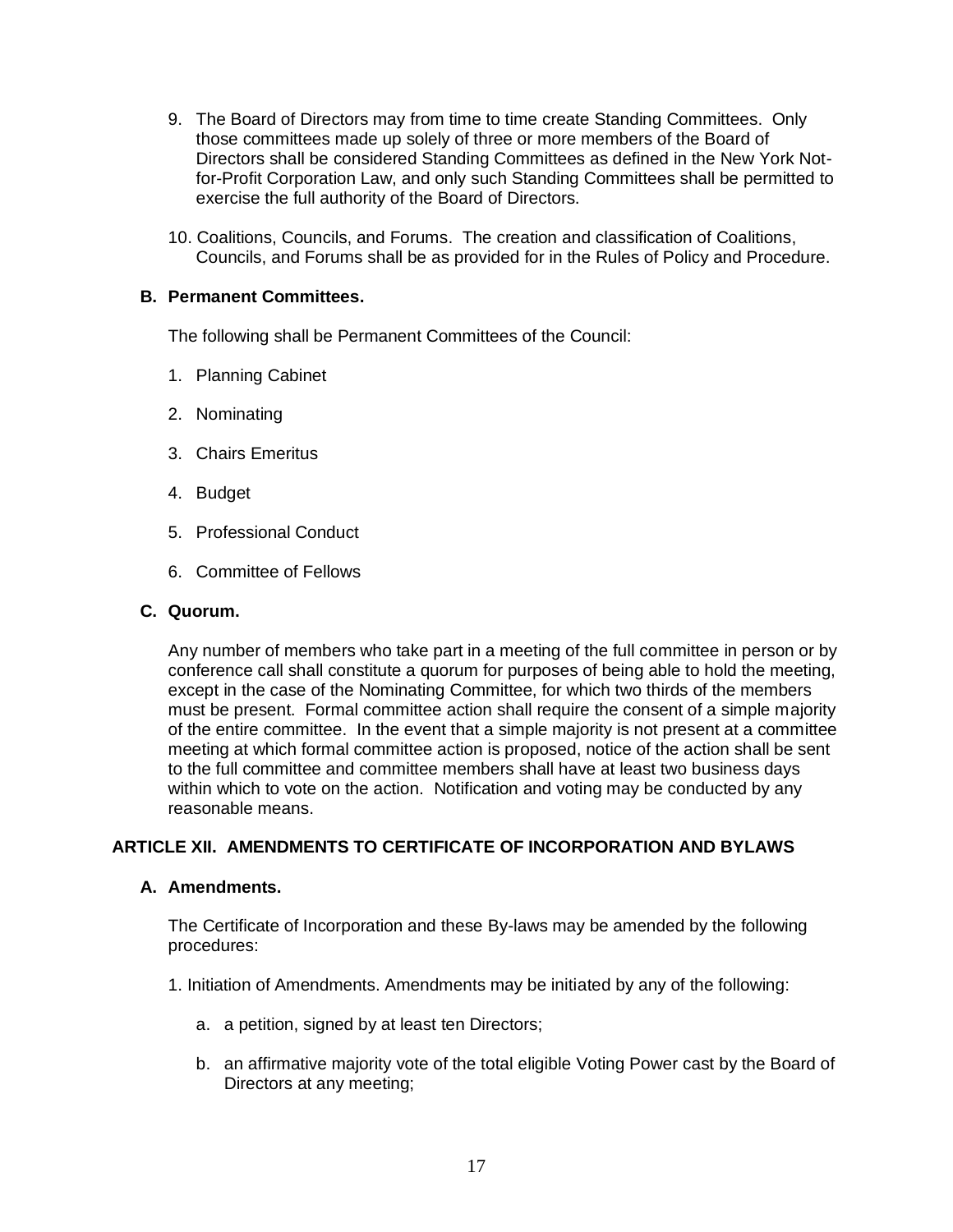- c. an affirmative majority vote of the total eligible Voting Power cast by the Executive Committee; or
- 2. Review. Any proposed amendment shall be reviewed by the Executive Committee which shall refer it with its recommendation to the Bylaws and Resolutions Committee which in turn shall prepare a Draft Amendment for approval by the initiators and action by the Board of Directors.
- 3. Notice. The Secretary shall send a copy of the proposed amendment to the appointed Director for each Member Organization at least thirty (30) days prior to the voting date in the case of an amendment to the Bylaws and at least forty-five (45) days prior to the voting date in the case of an amendment to the Certificate of Incorporation.
- 4. Vote. Amendments to the Certificate of Incorporation and the Bylaws shall require an affirmative two-thirds vote of the total eligible Voting Power cast by the Board of Directors, in which vote the Appointed Directors shall be acting as delegates of the membership for purposes of the approval of amendments. Amendments shall become effective immediately unless stated otherwise in the amendment.
- 5. Mail Vote. If it is deemed necessary by the Executive Committee, a mail ballot may be used for voting on amendments, if the other requirements as set forth above are met. Such votes shall be in the form of a directed proxy and shall designate the Secretary of the Council as the proxyholder.

## **B. Trial Waivers.**

The Bylaws and Rules of Policy and Procedure may be waived on a temporary and limited basis for the purpose of supporting extraordinary initiatives to advance the Strategic Plan, provided:

- 1. the waiver of the specific provisions of the Bylaws and/or Rules of Policy and Procedure is approved by the Executive Committee by at least a two-thirds affirmative vote;
- 2. the waiver is limited to those provisions of the Bylaws and/or Rules of Policy and Procedure that must be waived, and only to the extent necessary to implement the initiative for which the waiver is sought;
- 3. the duration of the waiver shall not exceed the period of time provided under the terms of the initiative for which the waiver is sought;
- 4. the waiver furthers the ACEC Strategic Plan and its reasonable implications; and
- 5. the waiver is executed within the existing budget of the organization and does not have a net negative material impact on the ACEC budget or operations.

## **ARTICLE XIII. NOTICE**

Except as otherwise required by law or by any provision of the Certificate of Incorporation or these Bylaws, notices and announcements relating to the Council published in the ACEC official newsletter of record and sent to all member firms shall be deemed to have been brought to the attention of all members of the Council.